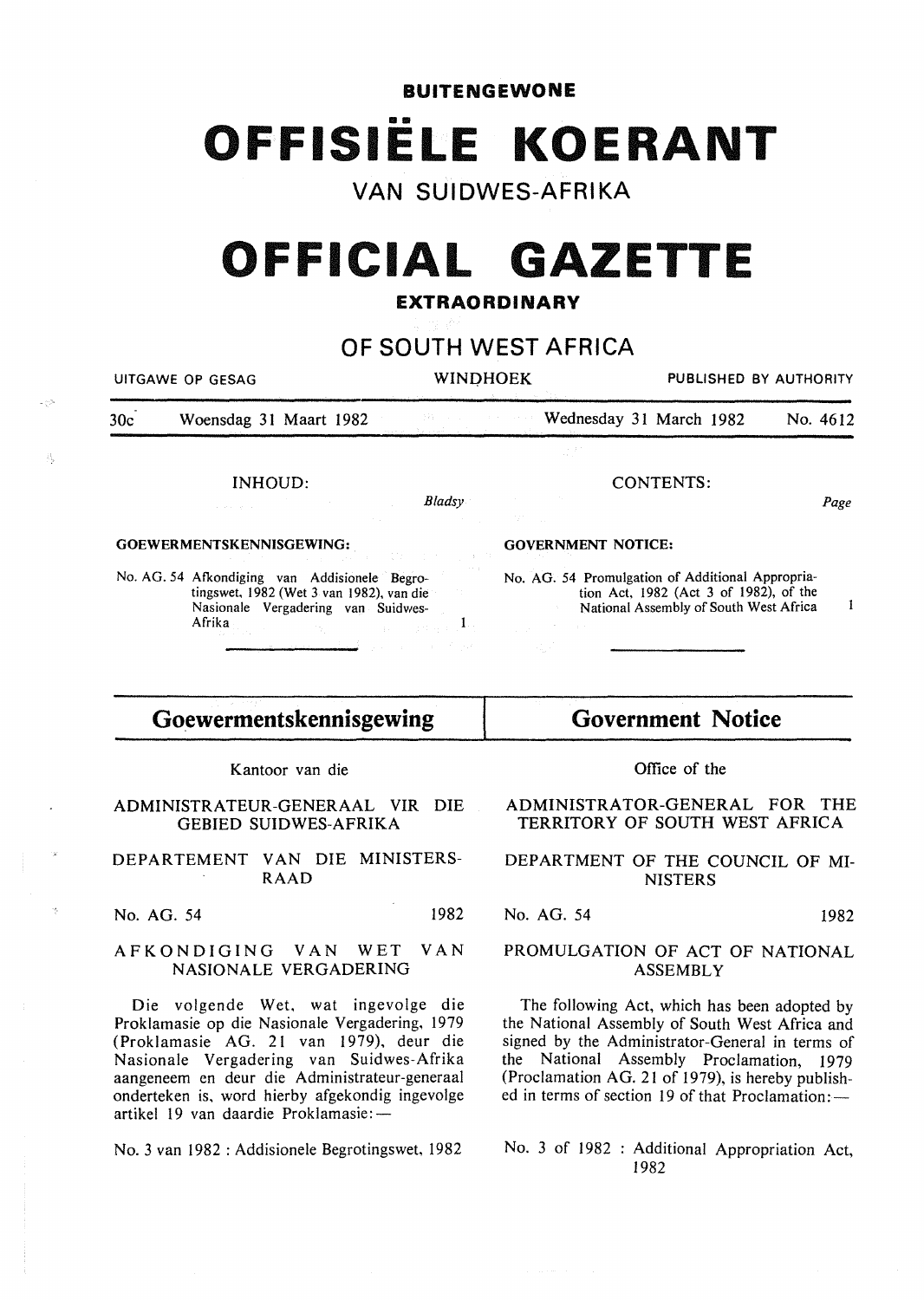Wet No. 3, 1982 ADDISIONELE BEGROTINGSWET, 1982 en<br>Sta

> *(Afrikaanse teks deur die Administrateur-generaal onderteken op 29 Maart 1982)*

 $\label{eq:1} \mathcal{L}(\mathcal{G}) = \frac{1}{2} \sum_{i=1}^N \mathcal{L}(\mathcal{G})$ WET

Tot bewilliging van addisionele bedrae geld vir die behoeftes van die Staat in of ten opsigte van die gebied Suidwes-Afrika in die boekjaar wat op 31 Maart 1982 eindig.

DAAR WORD BEPAAL deur die Nasionale Vergadering van Suidwes-Afrika, soos volg:-

Bewilliging van addisionele bedrae geld vir behoeftes van Staat.

I. Behoudens die bepalings van die Skatkis- en Ouditwet, 1975 (Wet 66 van 1975), word daar hierby vir die behoeftes van die Staat in of ten opsigte van die gebied Suidwes-Afrika vir die boekjaar wat op 31 Maart 1982 eindig, as 'n las teen die Sentrale Inkomstefonds, die addisionele bedrae geld uiteengesit in kolom 1 van die Bylae bewillig.

2. Hierdie Wet heet die Addisionele Begrotingswet, Kort titel. 1982. itsaa ee B<sup>2</sup>

 $\hat{\phi}$  is a sign of  $\hat{\phi}$  in the contract of

自称したい、この行いに、その行い時の出会い。<br>「人自ら行いため」はないに、けいっぱりは現象。

, 本意, 一点, 中国 有相关一点 不能找自身, 指以 合式自动

 $\label{eq:G1} \begin{split} G_{\alpha\beta\gamma\delta\gamma} &\equiv \frac{1}{2}\left( \frac{1}{2}\left( \frac{1}{2}\left( \frac{1}{2}\right) -\frac{1}{2}\left( \frac{1}{2}\right) -\frac{1}{2}\left( \frac{1}{2}\right) -\frac{1}{2}\left( \frac{1}{2}\right) \right) \right) \\ &\approx \frac{1}{2}\left( \frac{1}{2}\left( \frac{1}{2}\right) -\frac{1}{2}\left( \frac{1}{2}\right) -\frac{1}{2}\left( \frac{1}{2}\right) -\frac{1}{2}\left( \frac{1}{2}\right) -\frac{$ 

No Bultimore Care

쯿.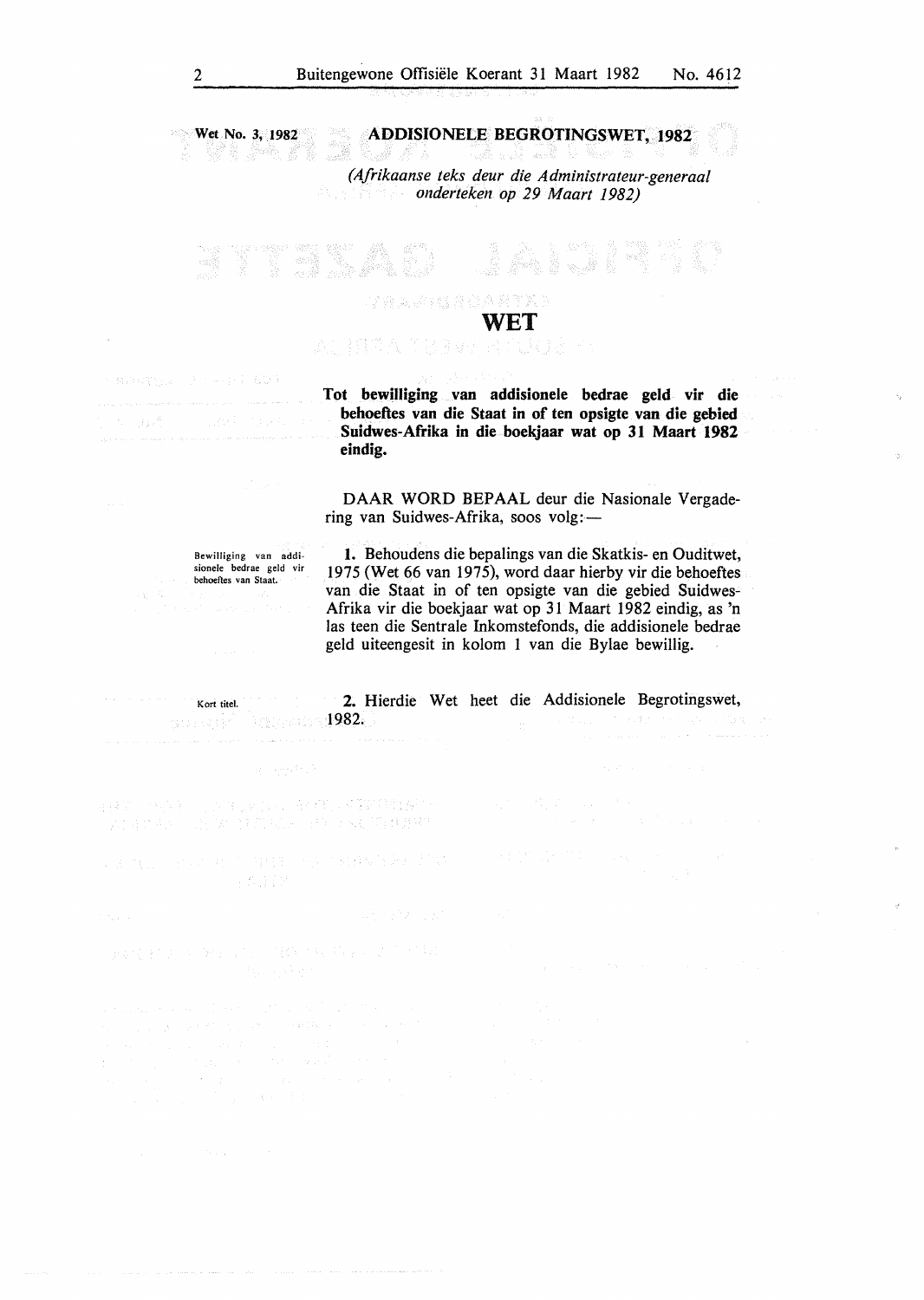303049039303333

**SOF** 

### ADDITIONAL APPROPRIATION ACT, 1982 Act No. 3, 1982

*(Afrikaans text signed by the Administrator-General on 29 March 1982)*  a sa sa

**ACT** 

To appropriate additional amounts of money for the requirements of the State in or in respect of the territory of South West Africa during the financial year ending 31 March 1982.

BE IT ENACTED by the National Assembly of South West Africa, as follows:-

I. Subject to the provisions of the Exchequer and Audit Act, 1975 (Act 66 of 1975), there is hereby appropriated for the requirements of the State in or in respect of the territory of South West Africa during the financial year ending 31 March 1982, as a charge to the Central Revenue Fund, the additional amounts of money shown in column 1 of the Schedule.

Appropriation of additional amounts of money for requirements of State.

2. This Act shall be called the Additional Appropriation Short title. Act, 1982.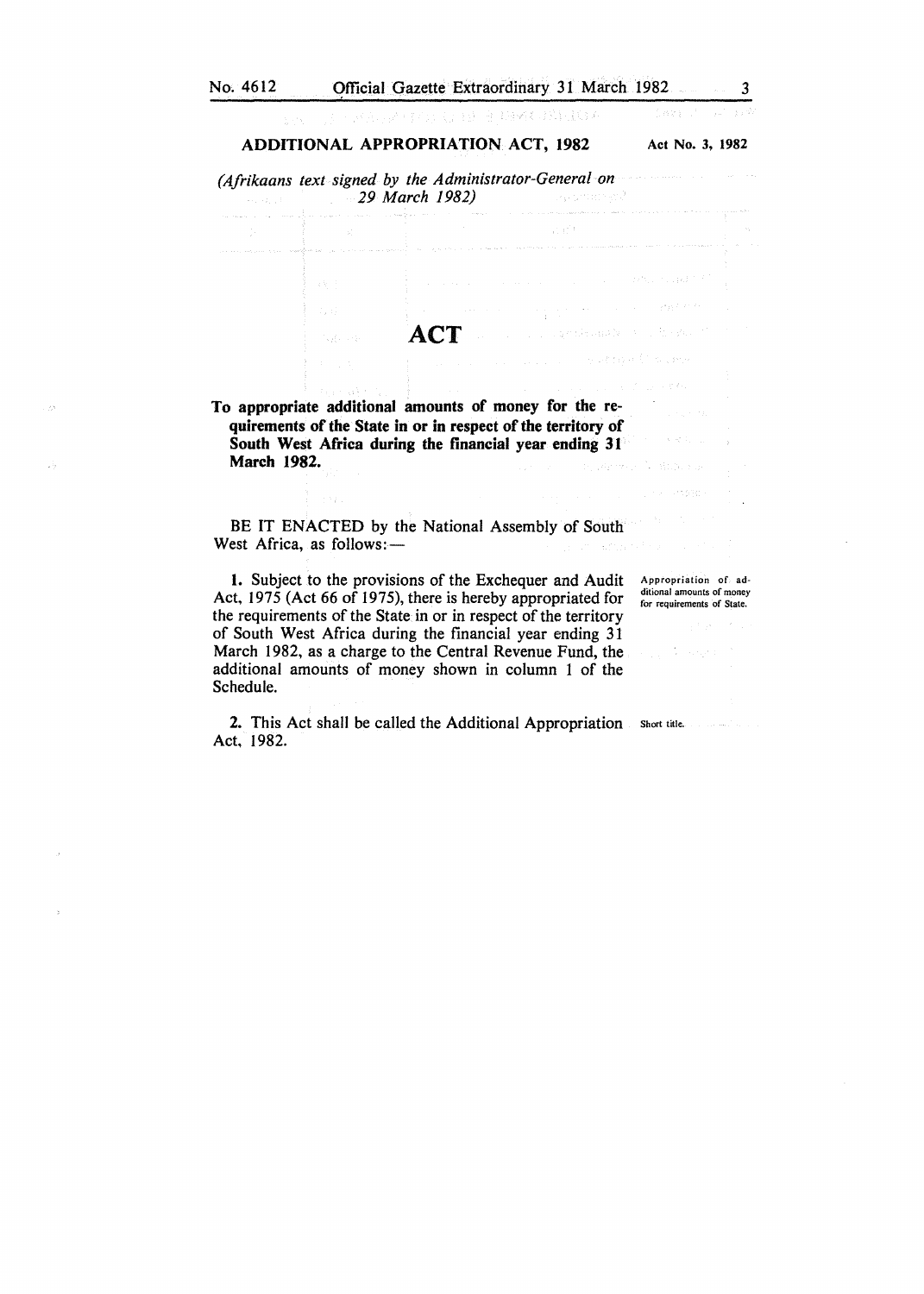### Wet No. 3, 1982 **ADDISIONELE BEGROTINGSWET, 1982**

| д.<br>. . |
|-----------|
|-----------|

|                        | Begrotingspos<br>1500                                                                                                                                                                                                                                                                                                                                                                                                                                                                                                                                                                                                                                                | Kolom 1                  | Kolom 2      |
|------------------------|----------------------------------------------------------------------------------------------------------------------------------------------------------------------------------------------------------------------------------------------------------------------------------------------------------------------------------------------------------------------------------------------------------------------------------------------------------------------------------------------------------------------------------------------------------------------------------------------------------------------------------------------------------------------|--------------------------|--------------|
| No.                    | Titel                                                                                                                                                                                                                                                                                                                                                                                                                                                                                                                                                                                                                                                                | $\mathbf{R}$             | $\mathbf R$  |
| 1<br>$\mathbf{2}$<br>3 |                                                                                                                                                                                                                                                                                                                                                                                                                                                                                                                                                                                                                                                                      | 100<br>300<br>5 696 000  |              |
| 4                      |                                                                                                                                                                                                                                                                                                                                                                                                                                                                                                                                                                                                                                                                      | 733 000                  |              |
| 5<br>6                 | $\begin{array}{l} \mathcal{L} \mathcal{L} \rightarrow \mathcal{L} \rightarrow \mathcal{L} \rightarrow \mathcal{L} \rightarrow \mathcal{L} \rightarrow \mathcal{L} \rightarrow \mathcal{L} \rightarrow \mathcal{L} \rightarrow \mathcal{L} \rightarrow \mathcal{L} \rightarrow \mathcal{L} \rightarrow \mathcal{L} \rightarrow \mathcal{L} \rightarrow \mathcal{L} \rightarrow \mathcal{L} \rightarrow \mathcal{L} \rightarrow \mathcal{L} \rightarrow \mathcal{L} \rightarrow \mathcal{L} \rightarrow \mathcal{L} \rightarrow \mathcal{L} \rightarrow \mathcal{L} \rightarrow \mathcal{L} \rightarrow \mathcal{L} \rightarrow \mathcal{L} \rightarrow \mathcal{L} \$ | 12 186 600<br>345 000    |              |
| 7                      | We are a structured to the con-<br>Landbou en Natuurbewaring                                                                                                                                                                                                                                                                                                                                                                                                                                                                                                                                                                                                         | ktera d<br>Anglis<br>200 |              |
| 8                      | Nasionale Gesondheid en Welsyn                                                                                                                                                                                                                                                                                                                                                                                                                                                                                                                                                                                                                                       | 3 732 000                | 지리 계산 발생     |
| 9                      |                                                                                                                                                                                                                                                                                                                                                                                                                                                                                                                                                                                                                                                                      | 1 250 000                |              |
| 10                     |                                                                                                                                                                                                                                                                                                                                                                                                                                                                                                                                                                                                                                                                      | 57 100                   |              |
| 11                     | Pos en Telekommunikasiewese                                                                                                                                                                                                                                                                                                                                                                                                                                                                                                                                                                                                                                          | 1 885 000                |              |
| 12                     |                                                                                                                                                                                                                                                                                                                                                                                                                                                                                                                                                                                                                                                                      | 100                      |              |
| 13                     |                                                                                                                                                                                                                                                                                                                                                                                                                                                                                                                                                                                                                                                                      | 100                      | 4.3 Contract |
| 14                     |                                                                                                                                                                                                                                                                                                                                                                                                                                                                                                                                                                                                                                                                      | 200                      |              |
| 15                     |                                                                                                                                                                                                                                                                                                                                                                                                                                                                                                                                                                                                                                                                      | 35 000                   |              |
|                        | Totaal                                                                                                                                                                                                                                                                                                                                                                                                                                                                                                                                                                                                                                                               | 25 920 700               |              |

 $\zeta^{\pm}$ 

 $\mathcal{L}_{\mathrm{c}}$ 

 $\bar{\bar{z}}$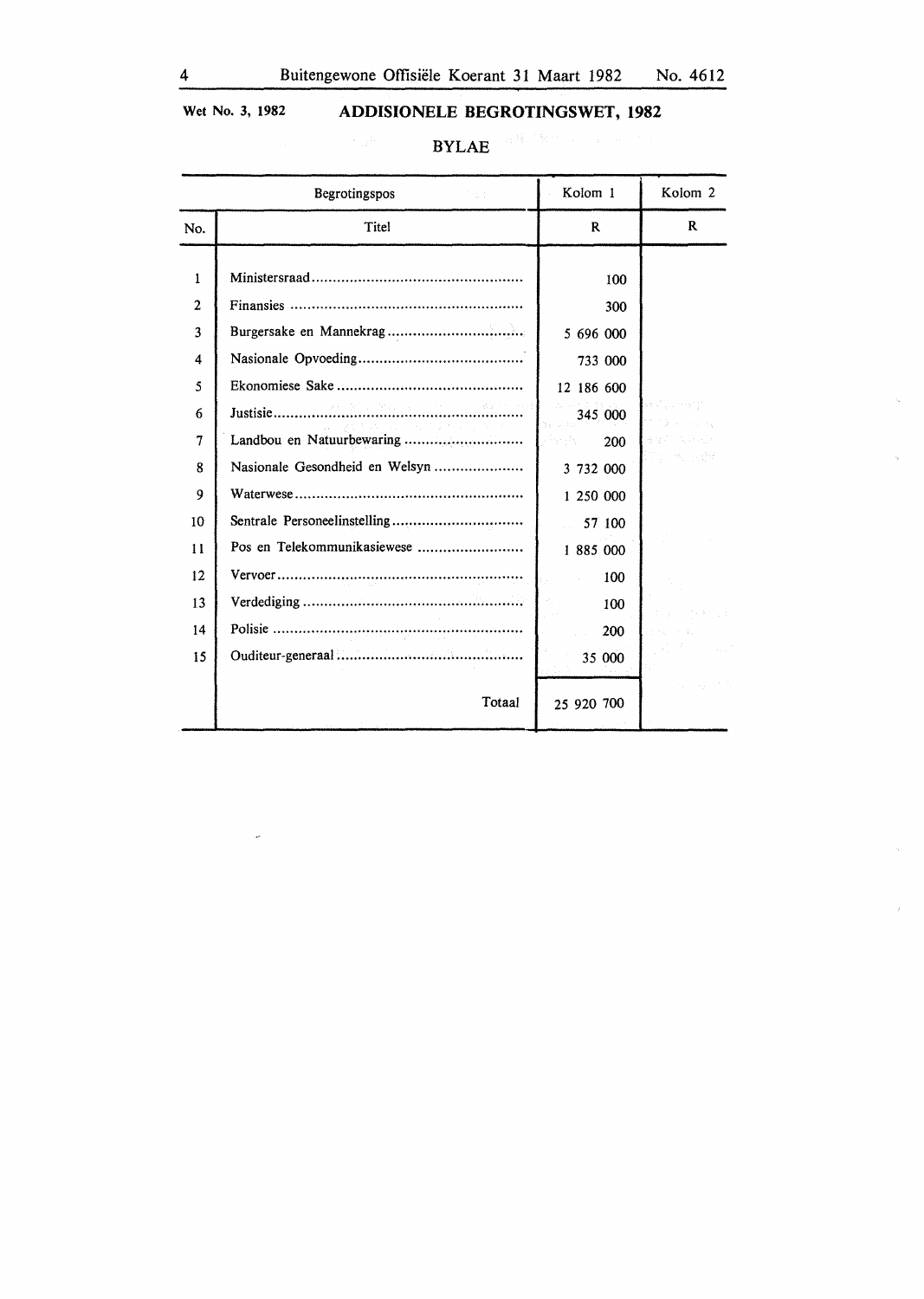$\sim$ 

Â.

### ADDITIONAL APPROPRIATION ACT, 1982 Act No. 3, 1982

|        | Vote                                | Column 1   | Column <sub>2</sub> |
|--------|-------------------------------------|------------|---------------------|
| No.    | Title                               | R          | R                   |
| 1      |                                     | 100<br>300 |                     |
| 2<br>3 |                                     | 5 696 000  |                     |
| 4      |                                     | 733 000    |                     |
| 5      |                                     | 12 186 600 |                     |
| 6      |                                     | 345 000    |                     |
| 7      | Agriculture and Nature Conservation | 200        |                     |
| 8      |                                     | 3 732 000  |                     |
| 9      |                                     | 1 250 000  |                     |
| 10     | Central Personnel Institution       | 57 100     |                     |
| 11     |                                     | 1 885 000  |                     |
| 12     |                                     | 100        |                     |
| 13     |                                     | 100        |                     |
| 14     |                                     | 200        |                     |
| 15     |                                     | 35 000     |                     |
|        | Total                               | 25 920 700 |                     |

### SCHEDULE